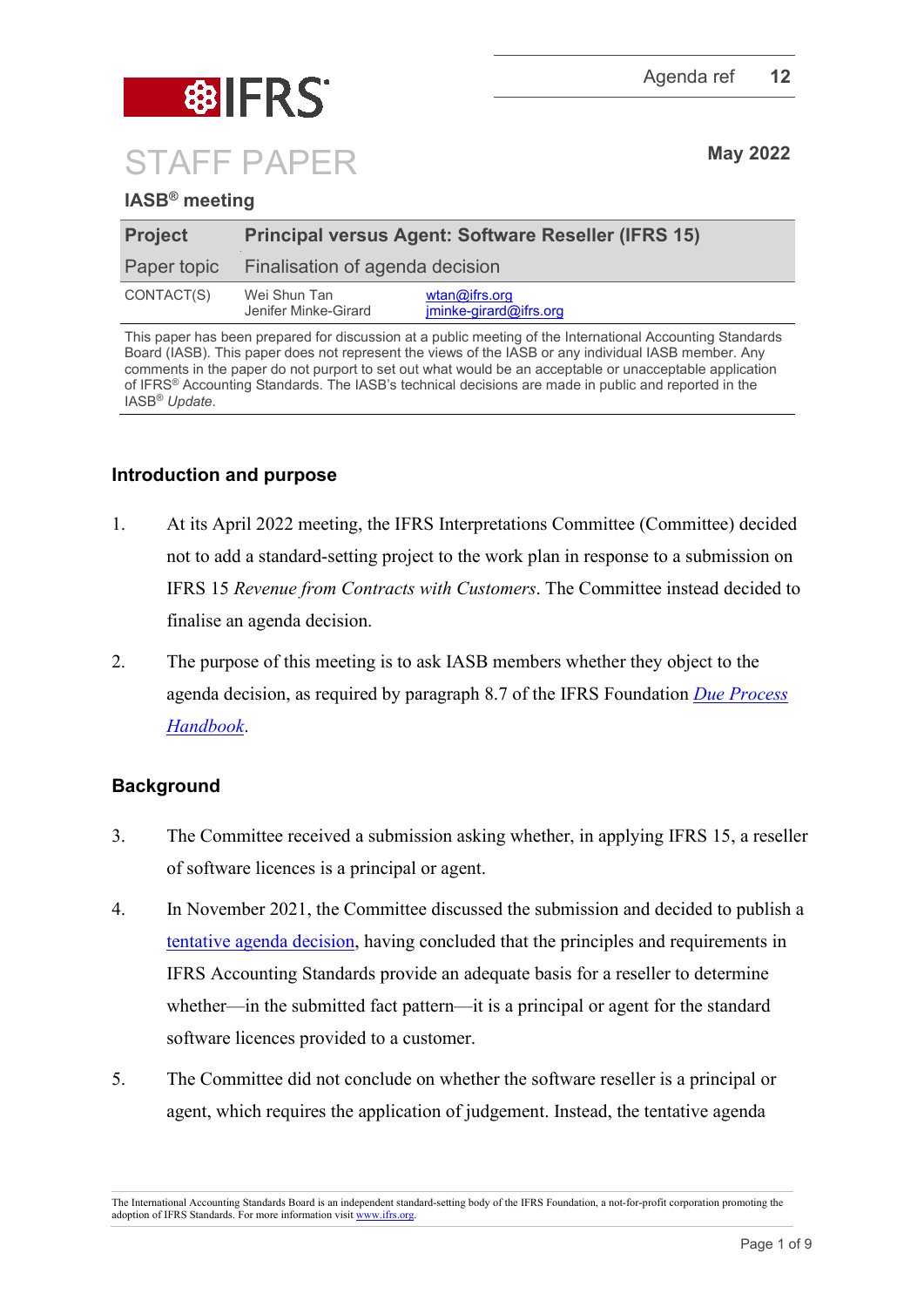decision set out the applicable requirements and walked through how the reseller would apply those requirements to the submitted fact pattern.

### **Overview of the feedback on the tentative agenda decision**

- 6. The Committee received 15 comment letters on its tentative agenda decision by the comment deadline.
- 7. Ten respondents agreed with the Committee's analysis and conclusions in the tentative agenda decision. Most of these respondents provided comments on aspects of the tentative agenda decision.
- 8. Two respondents suggested that the Committee provide a conclusion or additional guidance on whether the entity in the submitted fact pattern is a principal or agent.
- 9. Two respondents did not express a view on the Committee's technical analysis and conclusions. One respondent provided additional indicators to consider in assessing whether an entity is a principal or agent while another respondent asked about the applicability of other requirements in IFRS 15.
- 10. One respondent disagreed with the Committee's technical analysis and conclusions, saying in their view the reseller is a principal.
- 11. The Committee considered this feedback and confirmed the analysis and conclusions in the tentative agenda decision.<sup>[1](#page-1-0)</sup> The Committee made some changes to the wording of the tentative agenda decision, which did not change the overall structure or content of the agenda decision.
- 12. All 14 Committee members voted to finalise the agenda decision.
- 13. Appendix A to this paper includes the wording of the agenda decision, approved by the Committee.

<span id="page-1-0"></span><sup>&</sup>lt;sup>1</sup> [Agenda Paper 2](https://www.ifrs.org/content/dam/ifrs/meetings/2022/april/ifric/ap2-principal-versus-agent-software-reseller-ifrs-15.pdf) to the Committee's April 2022 meeting analyses comments received.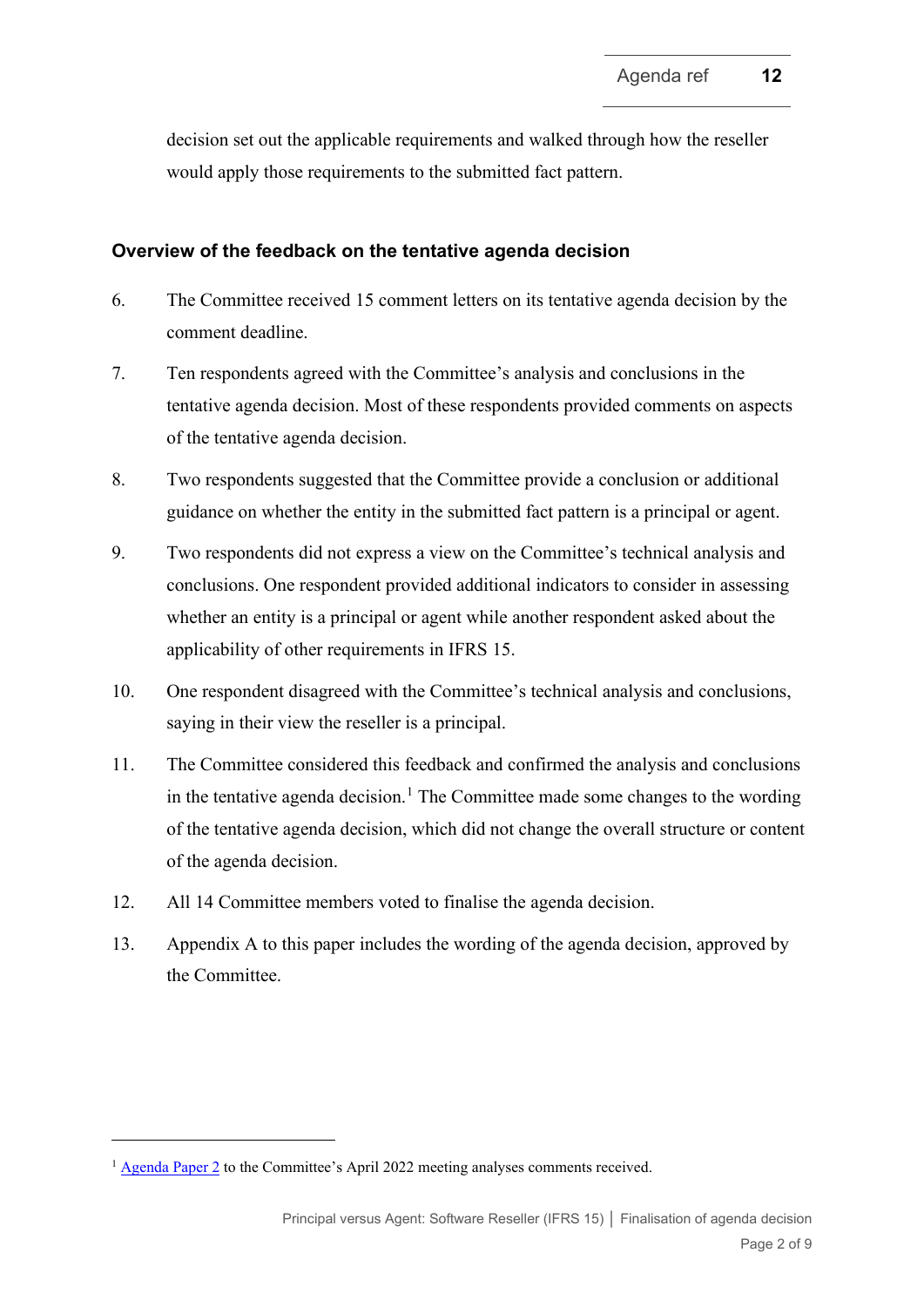## **Questions for the IASB**

- Do IASB members object to the Committee's:
- (a) decision that a standard-setting project should not be added to the work plan; and
- (b) conclusion that the agenda decision does not add or change requirements in IFRS Accounting Standards?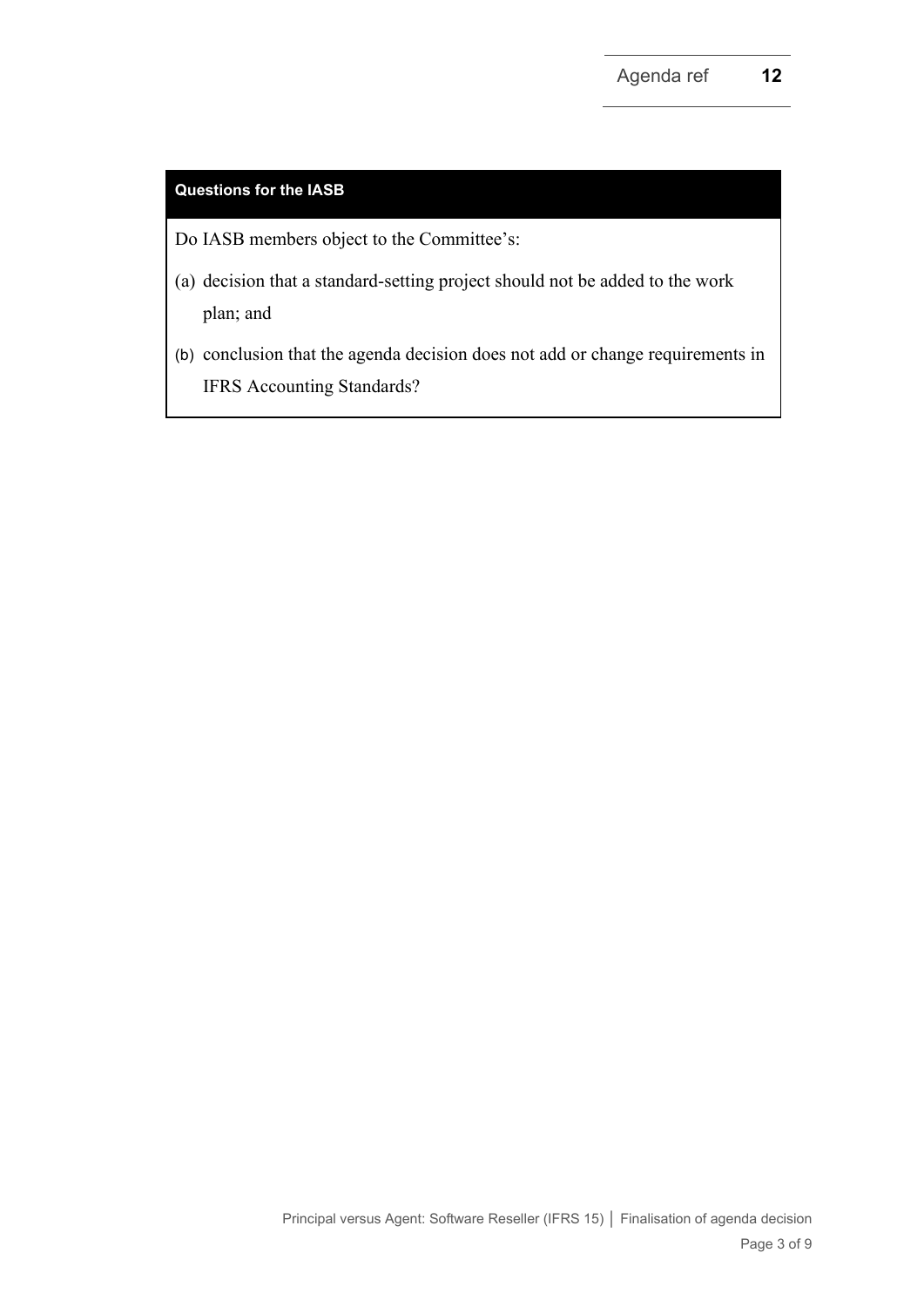## **Appendix A—The Agenda Decision**

A1. The Agenda Decision below was approved by the Committee at its meeting in April 2022.

## **Principal versus Agent: Software Reseller (IFRS 15** *Revenue from Contracts with Customers***)**

The Committee received a request asking whether, in applying IFRS 15, a reseller of software licences is a principal or agent. In the fact pattern described in the request:

- a. the reseller has a distribution agreement with a software manufacturer that:
	- i. gives the reseller the right to grant (sell) the manufacturer's standard software licences to customers;
	- ii. requires the reseller to provide pre-sales advice to each customer—before the sale of the software licences—to identify the type and number of software licences that would meet the customer's needs; and
	- iii. provides the reseller with discretion in pricing the software licences for sale to customers.
- b. if the customer decides:
	- i. to buy no software licences, it pays nothing. The reseller and the customer do not enter into an agreement.
	- ii. to buy a specified type and number of software licences, the reseller negotiates the selling price with the customer, places an order with the software manufacturer on behalf of the customer (and pays the manufacturer), and invoices the customer for the agreed price.
- c. the software manufacturer provides the customer with the software licences ordered issued in the customer's name—via a software portal and with the key necessary for activation. The software manufacturer and the customer enter into an agreement specifying the customer's right to use the software, a warranty covering the software's functionality and the term of the licence.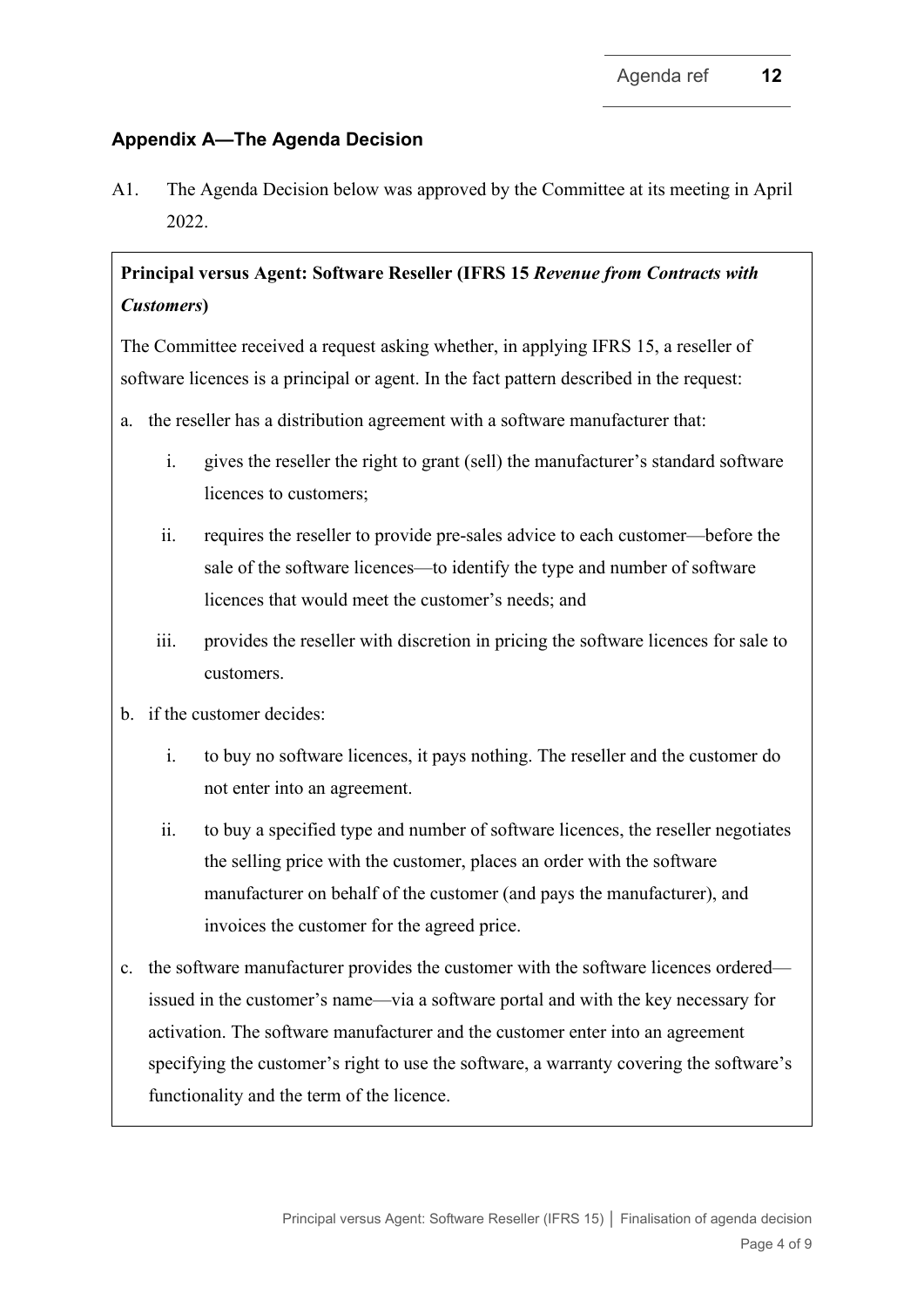d. if the reseller advises the customer to order an incorrect type or number of software licences (that fails to meet the customer's needs), the customer may not accept the licences. The reseller is unable to return unaccepted licences to the software manufacturer or sell them to another customer.

#### **Applicable requirements in IFRS 15—Principal versus agent considerations**

Paragraphs B34–B38 set out a framework to determine whether an entity is a principal or agent. When another party is involved in providing goods or services to a customer, an entity determines whether the nature of its promise is a performance obligation to provide the specified goods or services itself (the entity is a principal) or to arrange for those goods or services to be provided by the other party (the entity is an agent).

Paragraph B34A states that determining the nature of its promise requires an entity to:

- a. identify the specified goods or services to be provided to the customer. A specified good or service is a distinct good or service (or a distinct bundle of goods or services) to be provided to the customer (paragraph B34); and
- b. assess whether it controls each specified good or service before that good or service is transferred to the customer.

An entity is a principal if it controls the specified good or service before that good or service is transferred to a customer (paragraph B35). An entity that is an agent does not control the specified good or service provided by another party before that good or service is transferred to the customer (paragraph B36).

#### *Identifying the specified goods or services to be provided to the customer*

The first step in identifying the specified goods or services to be provided to the customer is to assess the goods or services promised in the contract with the customer. A contract with a customer generally explicitly states the goods or services that an entity promises to provide to a customer. However, the contract may also include promises that are implied by an entity's customary business practices, published policies or specific statements if, at the time of entering into the contract, those promises create a valid expectation of the customer that the entity will transfer a good or service to the customer (paragraph 24).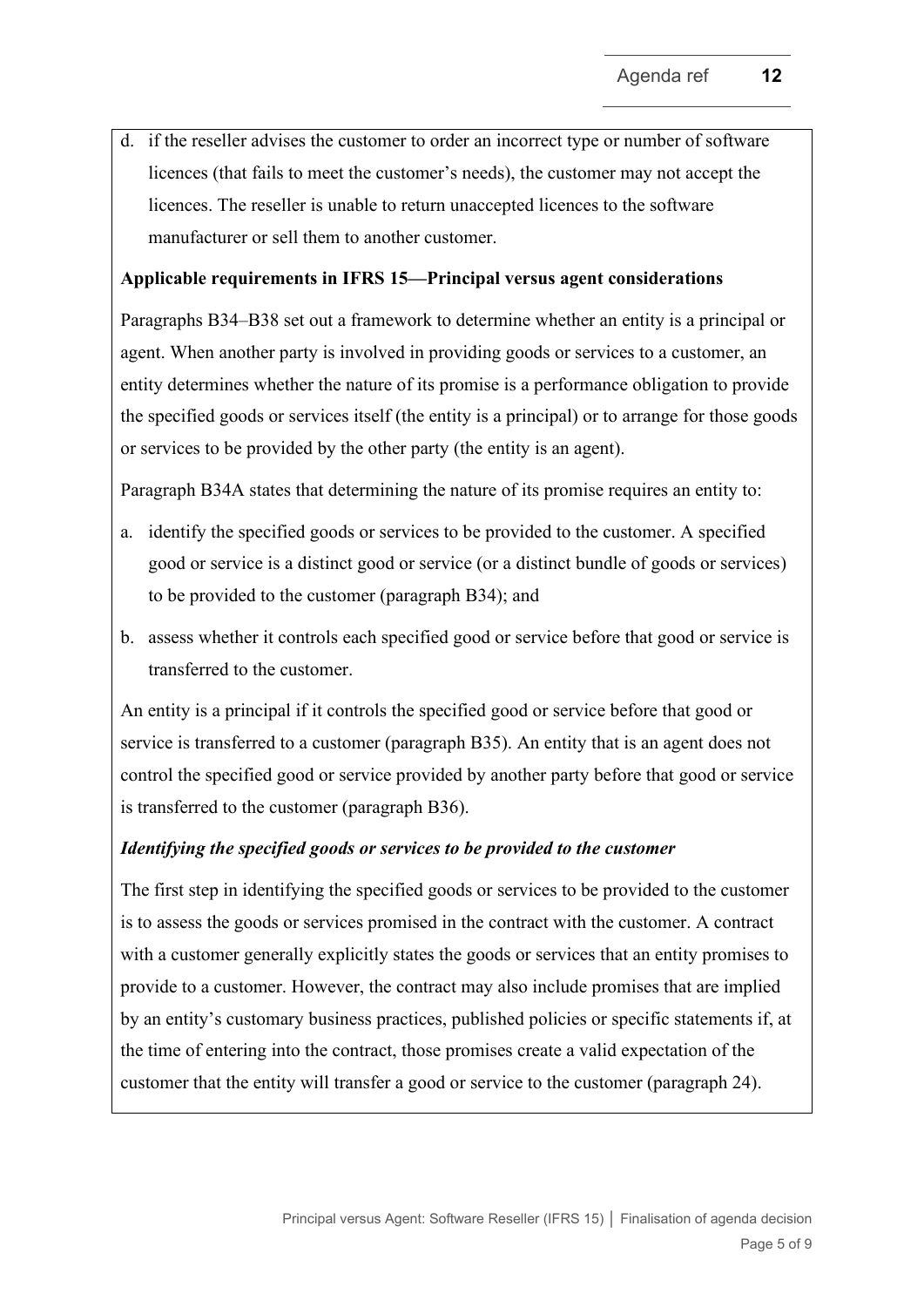Having assessed the goods or services promised in the contract with the customer, an entity then identifies—applying paragraphs 27–30—each distinct good or service (or distinct bundle of goods or services) to be provided to the customer.

# *Assessing whether an entity controls each specified good or service before that good or service is transferred to the customer*

When another party is involved in providing goods or services to a customer, paragraph B35A sets out the circumstances in which an entity is a principal—one of which is when the entity obtains control of a good or another asset from the other party that it then transfers to the customer. Control of an asset refers to the ability to direct the use of, and obtain substantially all of the remaining benefits from, the asset; control includes the ability to prevent other entities from directing the use of, and obtaining the benefits from, an asset (paragraph 33).

Paragraph B37 sets out indicators to help an entity determine whether it is a principal or agent. Such indicators include, but are not limited to: (a) primary responsibility for fulfilling the promise to provide the specified good or service; (b) inventory risk before the specified good or service has been transferred to the customer or after transfer of control to the customer; and (c) discretion in establishing the price for the specified good or service. The indicators may be more or less relevant to the assessment of control depending on the nature of the specified good or service and the terms and conditions of the contract, and different indicators may provide more persuasive evidence in different contracts (paragraph B37A).

## **Applying IFRS 15 to the fact pattern described in the request**

#### *Identifying the specified goods or services to be provided to the customer*

In the fact pattern described in the request, the reseller's contract with the customer includes an explicit promise to provide a specified type and number of standard software licences to the customer.

The Committee observed that the pre-sales advice the reseller provides—under the distribution agreement between the software manufacturer and the reseller—is not an implicit promise in the contract with the customer. At the time of entering into the contract with the customer, the reseller has already provided the advice. There is no further advice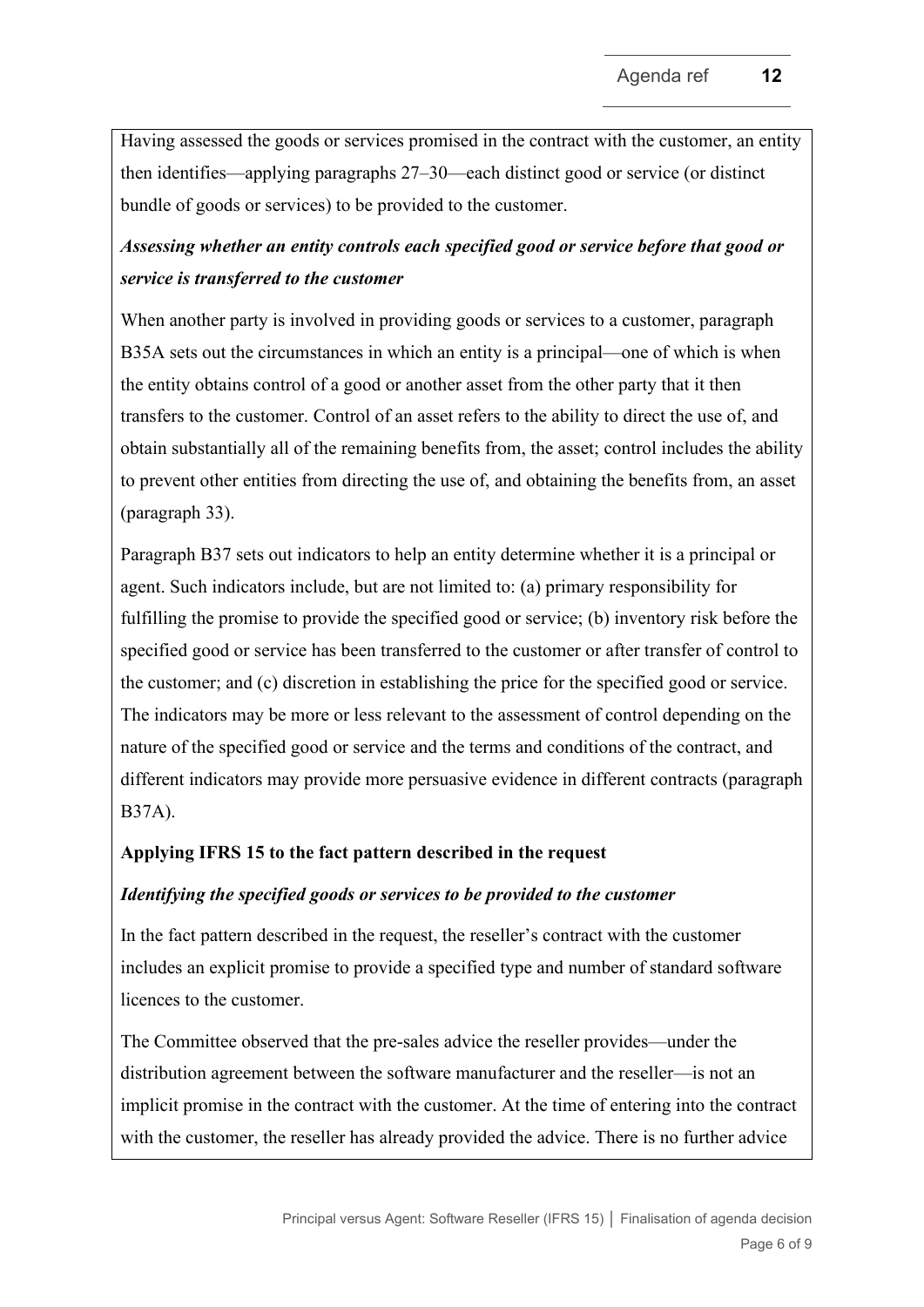to be provided by the reseller and the advice already provided will not be transferred to the customer after contract inception. Consequently, at the time of entering into the contract with the customer, there is no valid expectation of the customer that the reseller will transfer a good or service to the customer other than the standard software licences.

Accordingly, the Committee concluded that, in the fact pattern described in the request, the promised goods in the reseller's contract with the customer are the standard software licences. Because the standard software licences are the only promised goods in the contract with the customer, they are distinct goods to be provided to the customer. Those licences are therefore the specified goods to be provided to the customer as described in paragraph B34A(a).

## *Assessing whether the reseller controls the standard software licences before they are transferred to the customer*

In the fact pattern described in the request, the reseller assesses whether it obtains control of the standard software licences from the software manufacturer before they are transferred to the customer. That assessment of control requires consideration of the specific facts and circumstances, which include the terms and conditions of the contracts between the reseller and the customer, the reseller and the software manufacturer, and the software manufacturer and the customer.

If—after applying the principles and requirements on control in IFRS 15—it is unclear whether the reseller is a principal or agent, the reseller considers the indicators in paragraph B37 in assessing whether it obtains control of the standard software licences from the software manufacturer before they are transferred to the customer. In the fact pattern described in the request, the Committee observed that:

a. the software licences provided to the customer exist only after the reseller places an order with the software manufacturer and the software manufacturer issues the software licences in the customer's name. The software manufacturer is responsible for the software's functionality, as well as for issuing and activating the licences. The software manufacturer is therefore responsible in those respects for fulfilling the promise to provide the licences to the customer (paragraph B37(a)).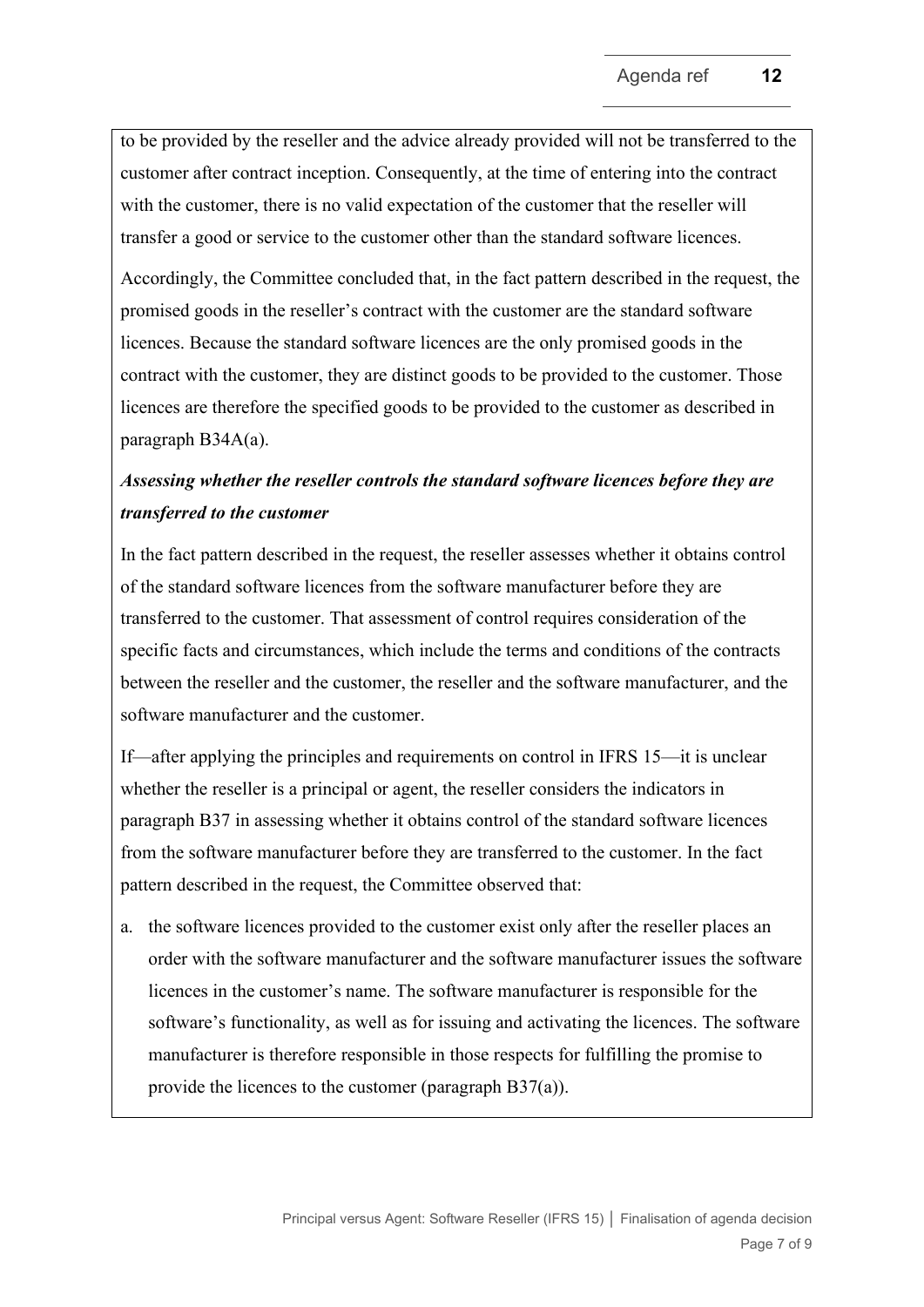- b. the reseller is the party that engages with the customer before and after the software licences are provided to the customer, taking responsibility for unaccepted licences. The reseller is therefore responsible in those respects for fulfilling the promise to provide the licences to the customer (paragraph B37(a)).
- c. the reseller does not obtain a pool of software licences before entering into the contract with the customer and cannot, for example, direct the software licences to another customer. The reseller therefore has no inventory risk before the licences are provided to the customer but then has inventory risk until the customer accepts the licences (paragraph B37(b)).
- d. the reseller has discretion in establishing the price for the software licences (paragraph B37(c)). Pricing discretion may be less relevant to the assessment of control if, for example, the market for the software licences is such that the reseller, in effect, has limited flexibility in establishing the price.

The Committee observed that the conclusion as to whether the reseller is a principal or agent depends on the specific facts and circumstances, including the terms and conditions of the relevant contracts. The reseller would apply judgement in making its overall assessment of whether it is a principal or agent—including considering the relevance of the indicators to the assessment of control and the degree to which they provide evidence of control of the standard software licences before they are transferred to the customer within the context of the framework and requirements set out in paragraphs B34–B38 of IFRS 15.

The Committee also observed that the reseller would disclose (a) material accounting policy information in accordance with IAS 1 *Presentation of Financial Statements*, and (b) information required by IFRS 15, including about its performance obligations (paragraph 119) and the judgements made in applying IFRS 15 that significantly affect the determination of the amount and timing of revenue from contracts with customers (paragraph 123).

The Committee concluded that the principles and requirements in IFRS Accounting Standards provide an adequate basis for a reseller to determine whether—in the fact pattern described in the request—it is a principal or agent for the standard software licences